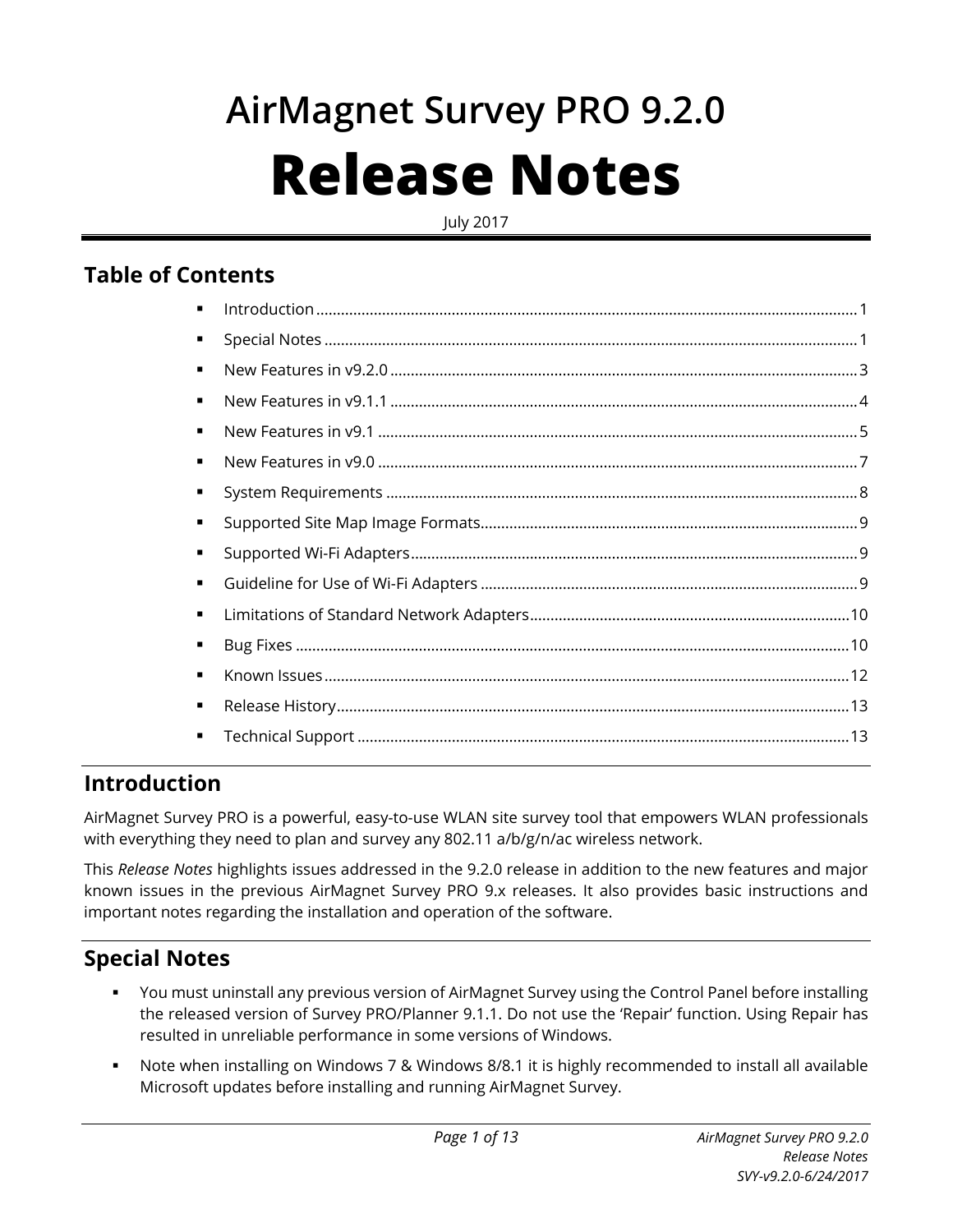- Survey PRO 8.8 and later releases use the *.svdx* file extension for survey data files, which is different from the *.svd* file extension used in all previous releases. **It is important to note that you cannot open** *.svdx* **files in any previous version of Survey PRO. If you've done a survey using Survey PRO v8.8 or later, you MUST open the survey data (.***svdx***) file in Survey PRO 8.8 or later.** You can still open or import survey projects and data files saved in *.svd* format from earlier versions of the application. However, when you open a *.svd* file for the first time in Survey PRO 8.8 or later, the application will first convert the file to the new *.svdx* file format. The conversion may take longer than just opening a file. You can view the progress of the conversion from the progress bar at the bottom of the screen.
- Survey PRO 8.8 and later use a 'tiling' mechanism for determining the smallest 'square' of space to color on a heatmap. The tile size is determined by the overall dimensions of the floorplan. For very large sites, this may result in a blocky look to the heatmap when zoomed in to look at small areas. To counteract this, a new feature has been added to display heatmaps with increased granularity. This feature is covered in the New Features section below.
- For AP-on-a-stick surveys performed in previous versions of Survey, in which multiple surveys were performed using the same AP, NETSCOUT recommends merging the survey files in Survey PRO 8.7.\* first and then converting them to *.svdx* format in Survey PRO 9.1 or later. This preserves AP alias names as unique for each source survey.
- When using any of the USB wireless adapters, you may need to re-create the wireless profiles when plugging the same adapter into a different USB port. This is because wireless profiles are stored based on the port, not the adapter itself.
- You must have a Cisco "Plus" license to use the Cisco Prime Infrastructure feature.
- To use 802.11ac USB adapters with this AirMagnet Survey PRO 9.1.1 release, you must have the following versions of the Microsoft Windows operating system:
	- $\checkmark$  Microsoft® Windows 7 Enterprise/Professional/Ultimate 64-bit
	- $\checkmark$  Microsoft Windows 8 Pro/Enterprise 64-bit
	- $\checkmark$  Microsoft Windows 8.1 Pro/Enterprise 64-bit
	- $\checkmark$  Microsoft Windows 10 Pro/Enterprise 64-bit
- Some features of AirMagnet Survey become unavailable when you use an 802.11ac USB adapter with the application. They include, but are not limited to, VoFi surveys, roaming control for Active or Active Iperf surveys, indication of channels being scanned, and the Station tab in the Passive Survey window.
- When performing AP-on-a-stick active surveys with an 802.11ac adapter, NETSCOUT recommends the following configuration scenarios:

|                                                           | Scenario   AP Configuration                                        | <b>Gateway Configuration</b> | <b>Adapter Configuration</b>                        |
|-----------------------------------------------------------|--------------------------------------------------------------------|------------------------------|-----------------------------------------------------|
| Yes (using AP's IP address)<br><b>DHCP</b><br>DHCP server |                                                                    |                              |                                                     |
| DHCP server<br>2                                          |                                                                    | No, not configured           | <b>DHCP</b>                                         |
| 3                                                         | Not configured as DHCP server;<br>static IP address assigned to AP | No, not configured           | Static IP Address (within AP's IP<br>address range) |

 When using the supported built in 802.11ac adapter in MacBook laptops, be sure to download version 6.30.118.70 of the driver from your MyAirMagnet account. Other versions of the driver result in data accuracy issues.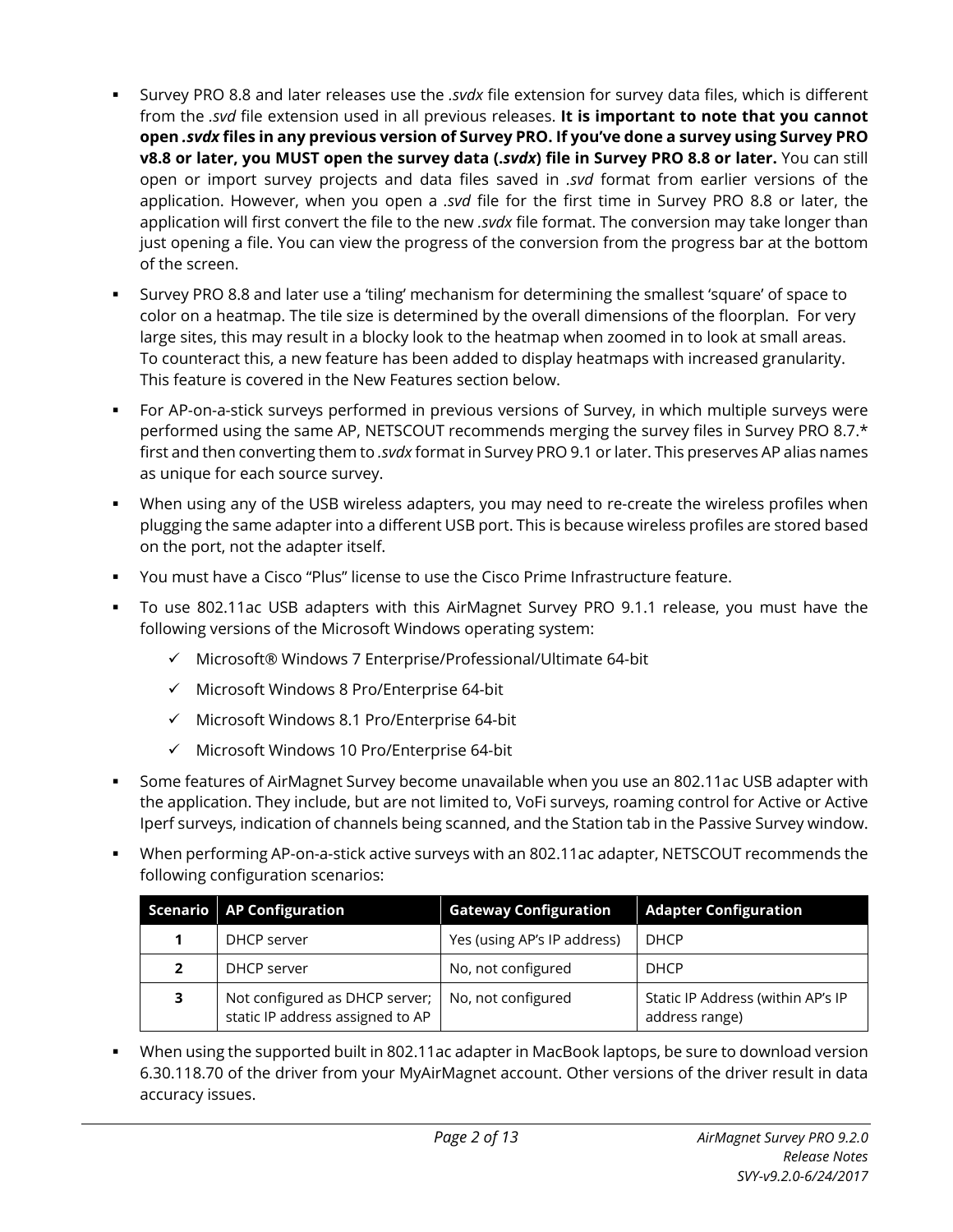As of the Survey PRO v.8.8 release and above, the application ceases to support the following wireless network adapters:

| Vendor                   | <b>Adapter</b>                      |
|--------------------------|-------------------------------------|
| <b>D-Link</b>            | D-Link DWA-160<br>٠,                |
| <b>Ubiquiti Networks</b> | Ubiquiti Networks SR71-USB<br>٠     |
| AirMagnet                | AirMagnet 802.11n PCCard C1060<br>٠ |
| <b>NETSCOUT</b>          | NETSCOUT 802.11n PCCard<br>٠        |
| <b>NEC</b>               | NEC Warpstar Aterm WL300NC<br>٠     |
| Intel                    | <b>Intel 5100</b><br>٠              |
|                          | <b>Intel 5300</b><br>٠              |
|                          | Intel 4965<br>٠                     |

#### <span id="page-2-0"></span>**New Features in v9.2.0**

#### <span id="page-2-1"></span>**Support for new 802.11ac USB adapters**

This release adds support for the following 802.11ac USB adapters:

| Vendor          | <b>Adapter Model</b>                       |
|-----------------|--------------------------------------------|
| <b>NETSCOUT</b> | NETSCOUT AM/D1080<br>$\blacksquare$        |
| Proxim          | Proxim Orinoco 9100<br>$\blacksquare$      |
| Edimax          | Edimax EW-7833UAC AC1750<br>$\blacksquare$ |
| Alfa            | Alfa AWUS1900<br>$\blacksquare$            |

When using these adapters, please be aware of the following:

- Noise and SNR measurements are not available on these 802.11ac adapters, WiFi Analyzer will not indicate noise values when using these adapters accordingly.
- As USB3.0 signaling is known to cause interference in the 2.4GHz band, AirMagnet Survey PRO will force the adapter to USB 2.0 operation. Windows will occasionally take time to switch operating modes and reload an adapter if the mode chosen is not the mode the card initially comes up as.
- PHY Data Rate Up is not available for an Active survey, PHY Data Rate Down is provided instead
- To utilize these adapters, installation of the NETSCOUT driver is required. After installing the application, navigate to the chosen installation folder. You will find a sub-folder there titled NTCTUSBDriverInstaller. Run *setup.exe* within that folder to install NETSCOUT's preferred driver.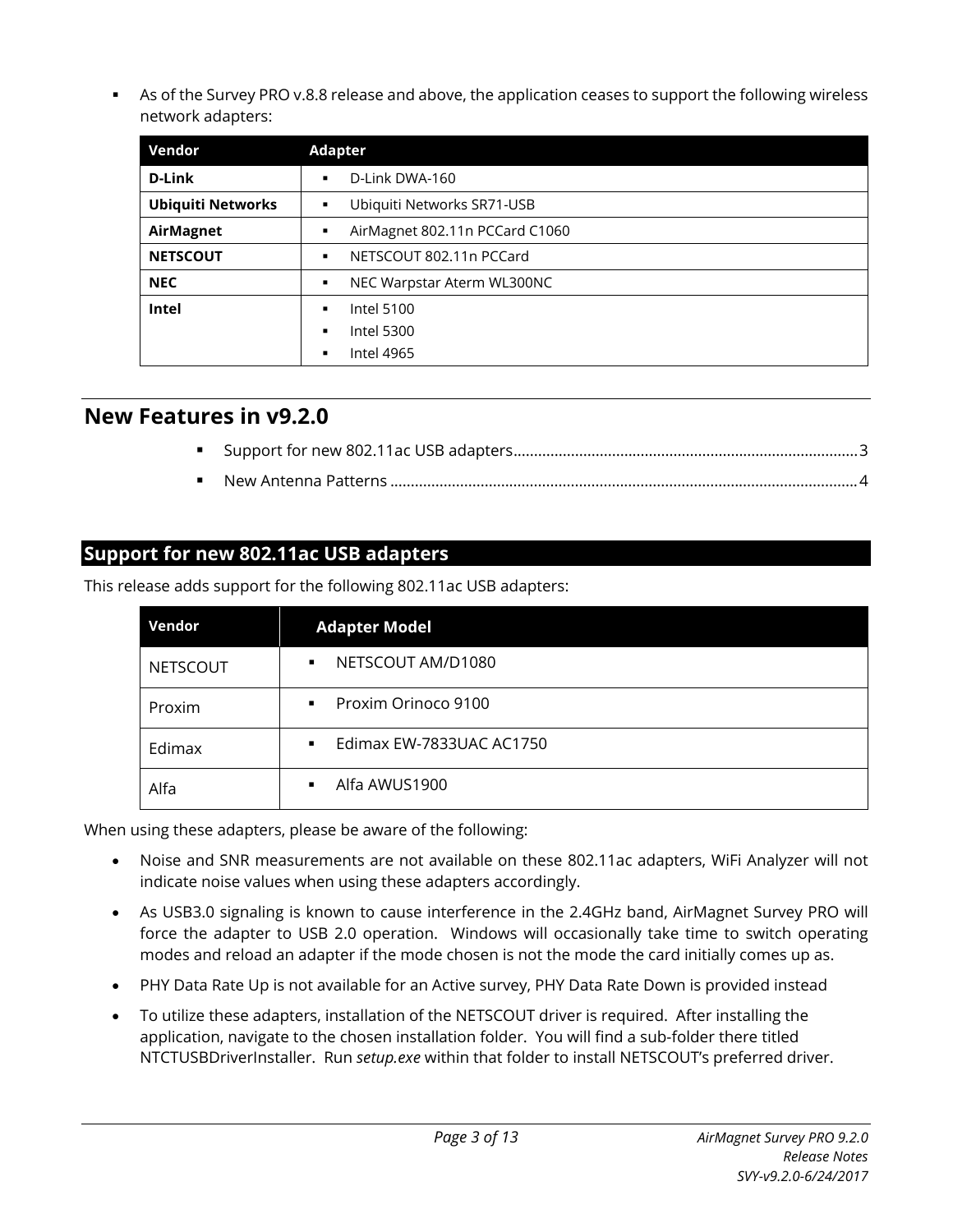#### <span id="page-3-1"></span>**New Antenna Patterns**

| Vendor          | Antenna Pattern |
|-----------------|-----------------|
| <b>Fortinet</b> | FortiAP 221C    |
| <b>HP</b>       | HP JG696A       |
| Juniper         | WLA-ANT5007-OUT |
| <b>Ruckus</b>   | C110            |
|                 | H510            |
|                 | R610            |
|                 | T610            |
|                 | AT-2401-DP      |
|                 | AT-0005-VP      |
|                 | AT-1212-DP      |
|                 | AT-2101-DP      |
| <b>TP-LINK</b>  | <b>EAP245</b>   |
| Watchguard      | AP322           |

This Survey PRO 9.2.0 release adds the following antenna patterns.

### <span id="page-3-0"></span>**New Features in v9.1.1**

#### <span id="page-3-2"></span>**AP Alias Enhancements**

AP Alias names are now tied to your project folder and can be easily transferred if you zip up a project folder and share it with someone else. This eliminates the need to copy files into/out of your system directory if you want to pass along alias names.

Additionally, when defining a user friendly Alias for APs in a survey, you can now select from two options for how Survey will treat this alias: Project or Survey. The Survey alias takes precedence over the Project alias.

A Project level alias will be applied to all APs with that MAC address found in any surveys in the project. This is essentially the same as how AP Alias names worked in previous releases.

A Survey level alias will only be applied to APs with that MAC address in a single survey file. It will not apply that alias to any other surveys within the same project. A survey level alias is most valuable when conducting AP-on-a-Stick surveys where multiple surveys will have the same MAC, but are being treated as separate entities.

When merging AP-on-a-Stick surveys that have Survey level AP Alias names, the following sequences should be followed:

1. Conduct the individual survey(s) for a specific location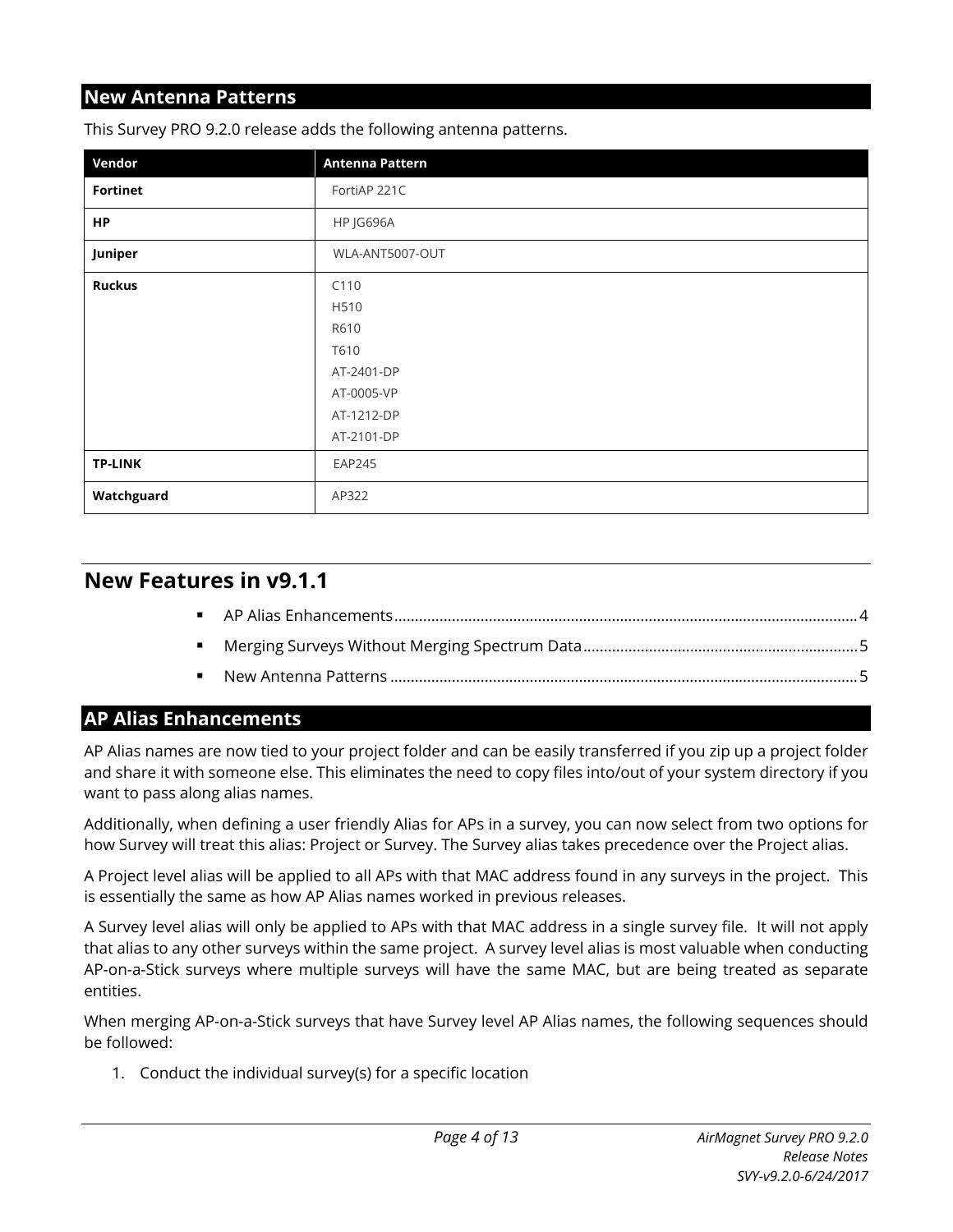- a. If more than one survey is conducted for a given 'Stick' location, these surveys should be merged *before* any AP Alias is applied.
- 2. Apply an AP Alias for the AP in the location's survey
- 3. Repeat steps 1 & 2 as necessary until all 'Stick' locations have been completed.
- 4. Perform a single merge of all 'Stick' level surveys to create your merged site level AP-on-a-stick survey. The individual unique survey AP Alias names will translate across to the merged survey.

Note that further merges of this final merge with other survey data may cause loss of AP Alias information. If additional merging is necessary, it is recommended that a new component survey level merge (using all the individual 'Stick' level surveys) be performed with any new survey data in a single merge to ensure AP Aliases are correctly captures and persisted.

#### <span id="page-4-1"></span>**Merging Surveys Without Merging Spectrum Data**

When AirMagnet Survey has Spectrum Integration turned on, a new option will be available when merging surveys. There is now a check box in the merge dialog that asks if you would like to "Include spectrum data, if available". The option is on by default (the same as previous versions of AirMagnet Survey), but if turned off, the resulting merge data will not merge and not carry forward any spectrum data that may have been in the component surveys. This can save time on merging in those cases where merged spectrum data is not necessary for your analysis.

#### <span id="page-4-2"></span>**New Antenna Patterns**

| Vendor | <b>Antenna Pattern</b> |
|--------|------------------------|
| Aruba  | Aruba AP-ANT-40        |
|        | Aruba AP-ANT-45        |
|        | Aruba AP-ANT-48        |
| Cisco  | Cisco AIR-ANT2588P3M-N |
|        | Cisco AIR-ANT2547VG-N  |
|        | Cisco AIR-ANT2568VG-N  |
|        | Cisco AIT-ANT5114P2M-N |
|        | Cisco Aironet 1810W    |
| Mist   | Mist AP41              |

This Survey PRO 9.1.1 release adds the following antenna patterns.

## <span id="page-4-0"></span>**New Features in v9.1**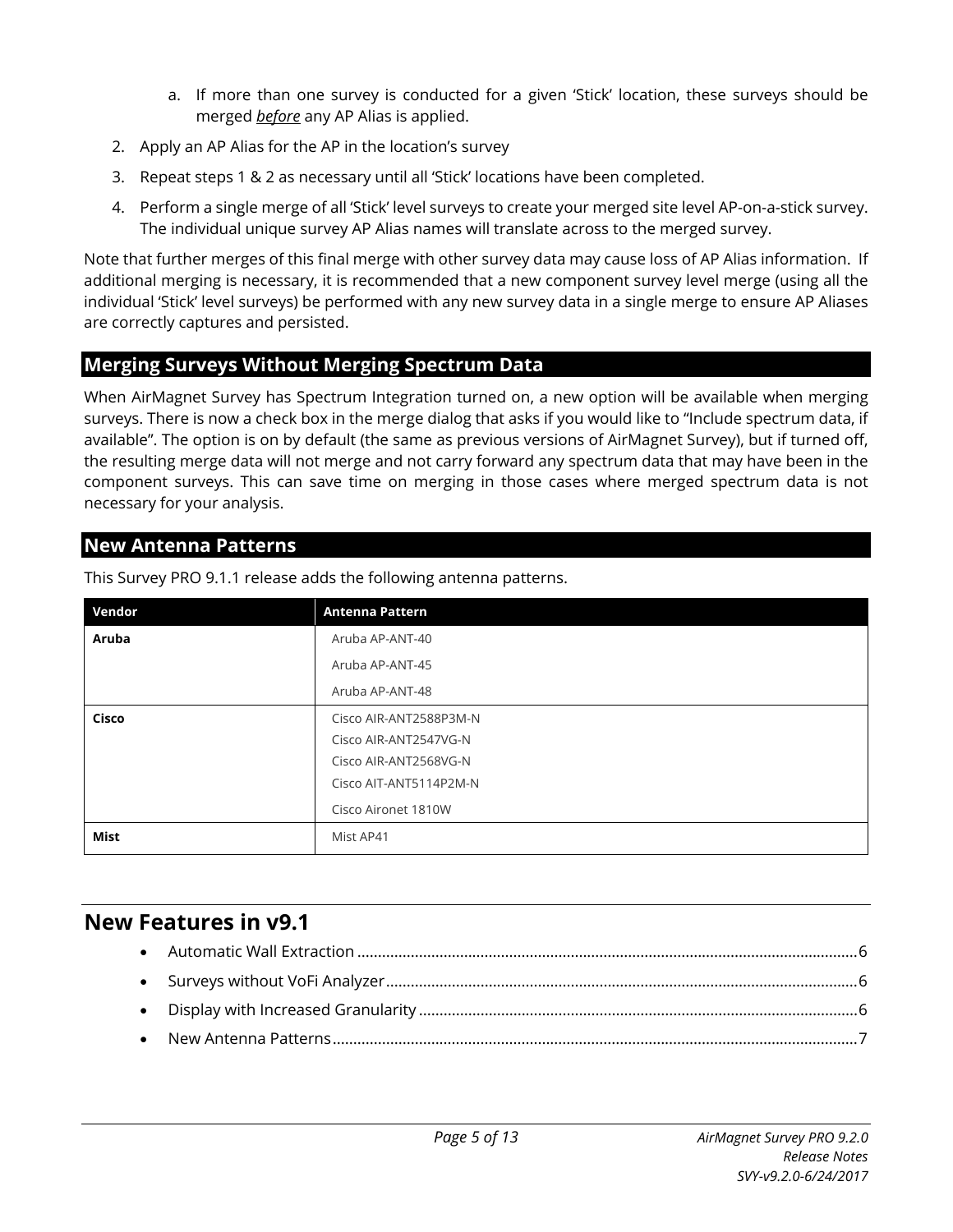#### <span id="page-5-0"></span>**Automatic Wall Extraction**

Drawing walls in a floorplan can be a tedious and time consuming task, AirMagnet Survey PRO release 9.1 allows you to automatically import walls from a CAD image of your building, dramatically reducing the time it takes to prepare a floorplan.

Each CAD layer can be individually selected for extraction and given a unique attenuation type to get the most accurate model possible for the site. Extraction allows you to choose as many or as few layers as needed. All the same wall attenuation types that are available in Planner for manual wall placement are available for CAD extracted walls.

#### **VoFi Surveys without VoFi Analyzer**

As of AirMagnet Survey PRO release 9.1, VoFi surveys can now be conducted without an installed copy of VoFi Analyzer being present. VoFi surveys can be helpful in troubleshooting problem areas in a VoFi deployment; they can provide details about the active call such as WiMOS, roaming frequency, and signal strength.

VoFi surveys gather data from an active connection between a wireless AP and a VoFi phone. To establish this connection, you generate a call between two phones (one of which must be a VoFi phone; the other may be VoFi or wired) before attempting to start the survey. Once Survey detects the call, you can start collecting the survey data. With the differences between individual VoFi phones, you must provide some configuration information in order to ensure that Survey can properly interpret the data received from VoFi surveys. This process consists of you creating VoFi phone profiles within Survey's phonebook that correspond to the types of phones in use (or expected to be in use) on the VoFi deployment.

Be aware that Softphones may not be detected since they may not generate enough traffic to allow call detection.

Refer to the *User Guide* for additional specific configuration information relative to conducting VoFi surveys.

#### **Display with Increased Granularity**

Survey PRO 8.8 and later use a 'tiling' mechanism for determining the smallest 'square' of space to color on a heatmap. The tile size is determined by the overall dimensions of the floorplan. For very large sites, this may result in a blocky look to the heatmap when zoomed in to look at small areas. Surveys of large sized sites can now be opened in Increased Granularity mode to counteract this. The increased granularity will be visible in the Display screen, as well as any reports generated while the survey is set to Increased Granularity.

To open a survey in increased granularity, right click the survey in the survey list while in the Display screen and select "Open with Increased Granularity". The survey data will now be recalculated with a smaller tile size. When using the Increased Granularity feature please be aware of the following:

- Calculating heatmaps will take longer than with standard granularity and will be more pronounced in some heatmaps over others. Channel Interference takes a large amount of memory to calculate and may become slow to load when using Increased Granularity. If Survey generates an 'Out of Memory' message, you will need to reload the survey in Standard Granularity to view that heatmap.
- If you enter AirWISE while your data is in Increased Granularity you may see slightly different percentage values than when in Standard Granularity. This is expected behavior as the increased granularity can influence how much overall area meets a given cutoff value
- DiffView and MultiView automatically re-open all projects in Standard Granularity. This will force you to re-open your project in Increased Granularity when you return to Display. It is recommended that any necessary Display work be done before moving to DiffView or MultiView to save time in recalculating data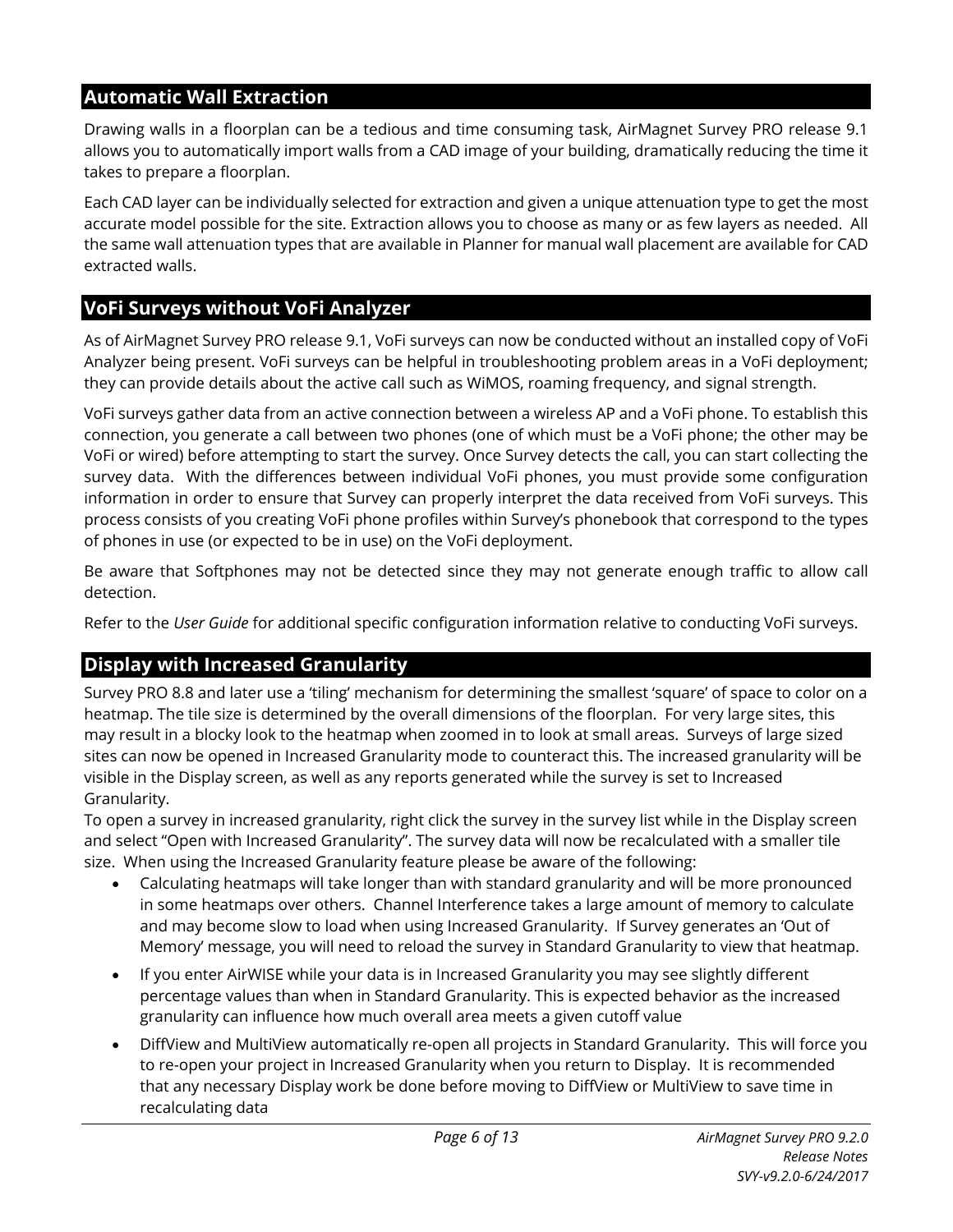<span id="page-6-1"></span>• Simulation view is incompatible with Increased Granularity, the memory burden on most systems results in severely deprecated performance. If you need to use Simulation, open the project in Standard Granularity first.

#### **New Antenna Patterns**

This Survey PRO 9.1 release adds the following antenna patterns.

| Vendor          | Antenna Pattern                 |
|-----------------|---------------------------------|
| <b>AccelTex</b> | AccelTex ATS-OP-245-47-4RPSP-36 |
| Aruba           | Aruba AP 320                    |
|                 | Aruba AP 325 - Update           |
|                 | Aruba AP 225 - Update           |
| Cisco           | Cisco AIR-ANT2566D4M-R          |
|                 | Cisco AIR-ANT2566P4M-R          |
|                 | Meraki ANT-21                   |
|                 | Meraki ANT-20                   |
|                 | Meraki ANT-23                   |
|                 | Meraki ANT-25                   |
| Watchguard      | Watchguard AP 320               |
|                 | Watchguard AP 120               |

## <span id="page-6-0"></span>**New Features in v9.0**

#### <span id="page-6-2"></span>**Survey Mobile**

AirMagnet Survey PRO release 9.0 provides you with NETSCOUT'S Android-based survey tool Survey Mobile.

Survey Mobile allows you to quickly and easily conduct surveys on Android phones or tablets. This allows data to be collected on lower end BYOD / consumer grade devices to see how these devices will experience the network. Once your survey is complete, just email the project from your handheld device and open the project (*.svd* file) in AirMagnet Survey PRO for deeper survey analysis and reporting.

You can find the *.apk* file for this software in your Survey PRO installation directory.

#### <span id="page-6-3"></span>**CAD Layer Viewing**

When importing a DWG image, you can now select which specific layers within the CAD drawing you would like to view within Survey. This can cut down on clutter and make CAD files much easier to work with.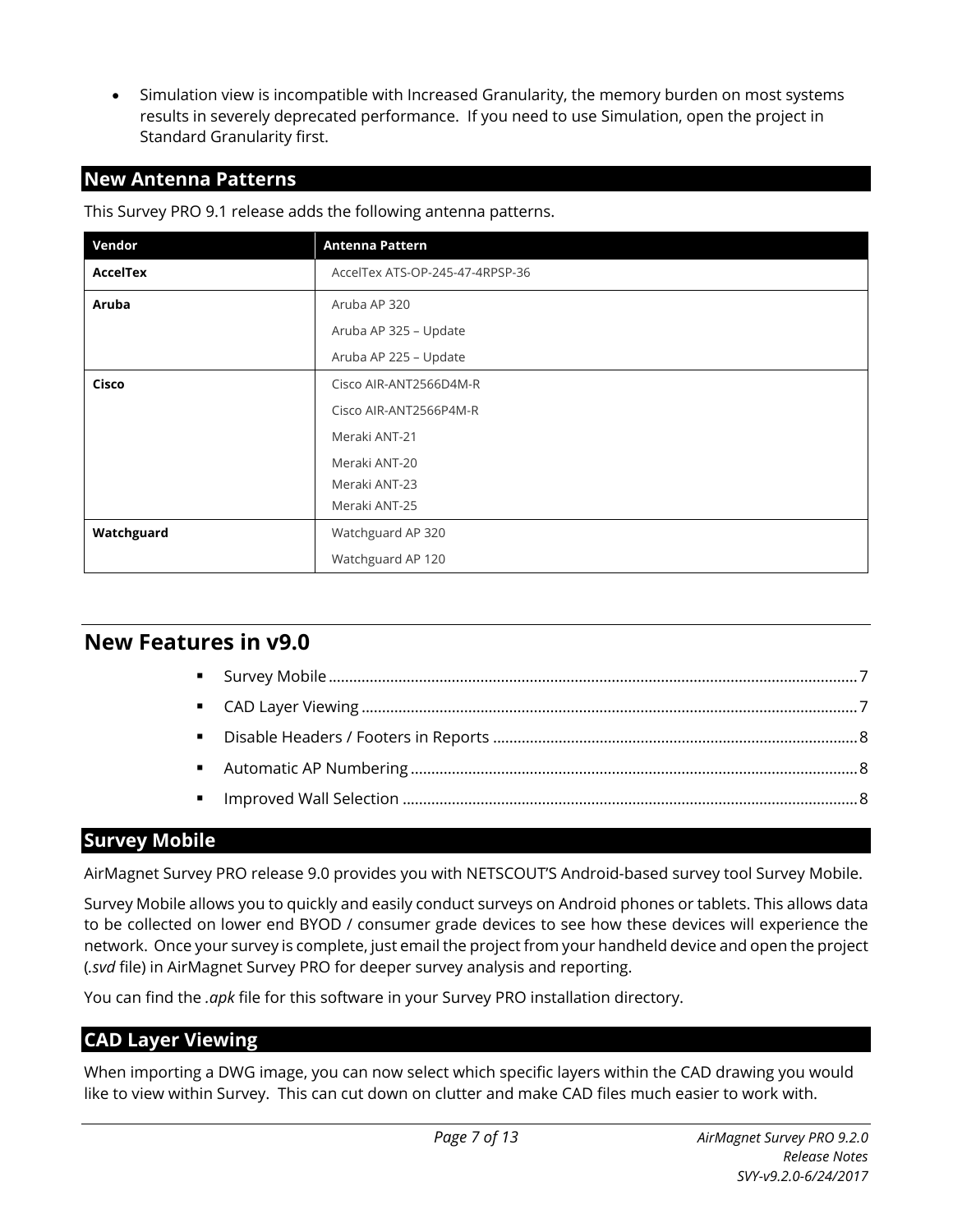#### <span id="page-7-1"></span>**Disable Headers / Footers in Reports**

This release adds the ability to enable and disable the header and footer areas within a generated report. This allows multiple reports to be combined to create a master report without having contradictory header/footer information.

#### <span id="page-7-2"></span>**Automatic AP Numbering**

This release adds an automatic renumbering feature to access points placed within Planner. If APs are deleted / removed during the course of planning, the renumbering button now allows all APs to be renumbered without missing AP numbers

#### <span id="page-7-3"></span>**Improved Wall Selection**

Holding the shift key along with the select icon now allows you to select all wall objects that fall completely within the selection area. These objects can then be moved or deleted as a group.

## <span id="page-7-0"></span>**System Requirements**

#### **Laptop/Notebook PC/Tablet PC**

 Operating Systems: Microsoft® Windows 7 Enterprise/Professional/Ultimate or Microsoft Windows 8 Pro/Enterprise 64-bit, Microsoft Windows 8.1 Pro/Enterprise 64-bit, or Microsoft Windows 10 Pro/Enterprise 64-bit.

*Note: 64-bit operating system supported on Windows 7, 8 and 8.1 for certain wireless adapters. Refer to [Supported Wi-Fi Adapters](#page-8-1) for details.*

- Intel® Core™ 2 Duo 2.00 GHz (Intel® Core™ i5 or higher recommended).
- 4 GB memory or higher.
- 800 MB free HDD or SSD space.
- AirMagnet-supported wireless network adapter(s).
- USB port or ExpressCard slot for external adapter use.
- When using multiple adapters, AirMagnet recommends the use of its multi-adapter kit. Otherwise, multiple slots/ports in the PC are required.
- Optional AirMagnet Spectrum XT adapter and license for integrated spectrum survey on Survey PRO. This is required for viewing spectrum data and heat map.
- Microsoft® MapPoint 2004 or higher (required for running large-scale outdoor survey using the MapPoint integration feature; Survey PRO only).
- Internet connection for using Microsoft<sup>®</sup> Virtual Earth integration for outdoor surveys (Survey PRO only).
- Google Earth must be installed in order to export the GPS data for outdoor surveys to Google Earth (Survey PRO only).

#### **Apple**® **MacBook**® **Pro**

- Operating Systems: MAC OS X v10.9 or higher running a supported Windows OS (as noted under the Laptop/Notebook PC/Tablet PC section) using Boot Camp®.
- Intel®-based CPU 2.0 GHz or higher.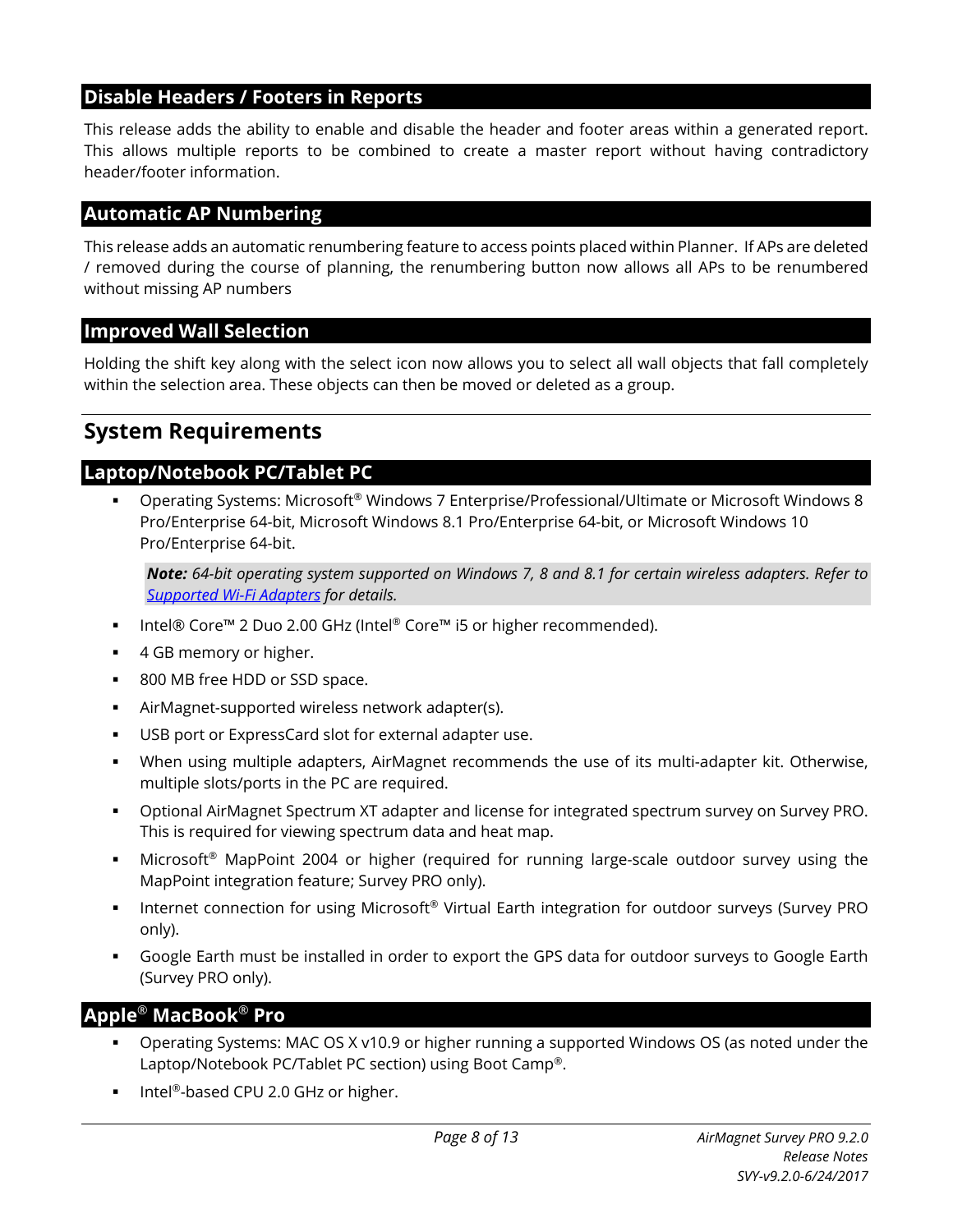- 4 GB memory or higher.
- 800 MB free HDD or SSD space.
- USB port for external adapter use.
- Built-in Atheros-based Airport Extreme 802.11n wireless adapter or any AirMagnet-supported wireless network adapter (whichever applicable).
- Optional AirMagnet Spectrum XT adapter and license for integrated spectrum survey on Survey PRO. This is required for viewing spectrum data and heat map.
- Microsoft<sup>®</sup> MapPoint 2004 or higher (required for running large-scale outdoor survey using the MapPoint integration feature; Survey PRO only).
- Internet connection for using Microsoft<sup>®</sup> Virtual Earth integration for outdoor surveys (Survey PRO only).
- Google Earth must be installed in order to export the GPS data for outdoor surveys to Google Earth (Survey PRO only).
- When using multiple adapters, AirMagnet recommends the use of its multi-adapter kit. Otherwise, multiple slots/ports in the MacBook® Pro are required.

# <span id="page-8-0"></span>**Supported Site Map Image Formats**

.bmp, .dib, .dwf, .dwg, dxf, .emf, .gif, vsd, .jpg, .wmf, .vdx, and .png.

# <span id="page-8-1"></span>**Supported Wi-Fi Adapters**

An AirMagnet-supported Wi-Fi adapter is required in order to operate the AirMagnet Survey/Planner software. For a complete, up-to-date listing of AirMagnet-supported wireless adapters, visit [http://enterprise.netscout.com/products/airmagnet-survey.](http://enterprise.netscout.com/products/airmagnet-survey)

When installing Intel® and USB adapters, it is important that you uncheck the option to install the adapter's client utility in addition to the driver software.

Recommended drivers for certain 3rd-party adapters are available at [https://airmagnet.netscout.com/my\\_airmagnet/public/documents/](https://airmagnet.netscout.com/my_airmagnet/public/documents/) (*The link becomes accessible only after you have logged into a valid MyAirMagnet account.)*

*Note: To use the Netgear A6200 on Windows 8.1 operating system, you must download and install the latest recommended driver from http://support.netgear.com/product/A6200. This ensure that you get the Win 8.1 beta driver with DFS channels support for Europe listed on Netgear's website.*

# <span id="page-8-2"></span>**Guideline for Use of Wi-Fi Adapters**

AirMagnet Survey/Planner requires that a supported Wi-Fi adapter along with a supported driver be operating on the same computer running the application in order to capture Wi-Fi data.

AirMagnet mobile products categorizes supported Wi-Fi adapters into the following types

- **Preferred Adapters**: These adapters have been tested by AirMagnet and are recommended for use with AirMagnet products. Drivers have been customized for extended feature support.
- **Standard Adapters**: These adapters have been comprehensibly tested by AirMagnet and are recommended for use with AirMagnet Survey PRO for 802.11ac surveys. Drivers have not been customized and provide limited feature support.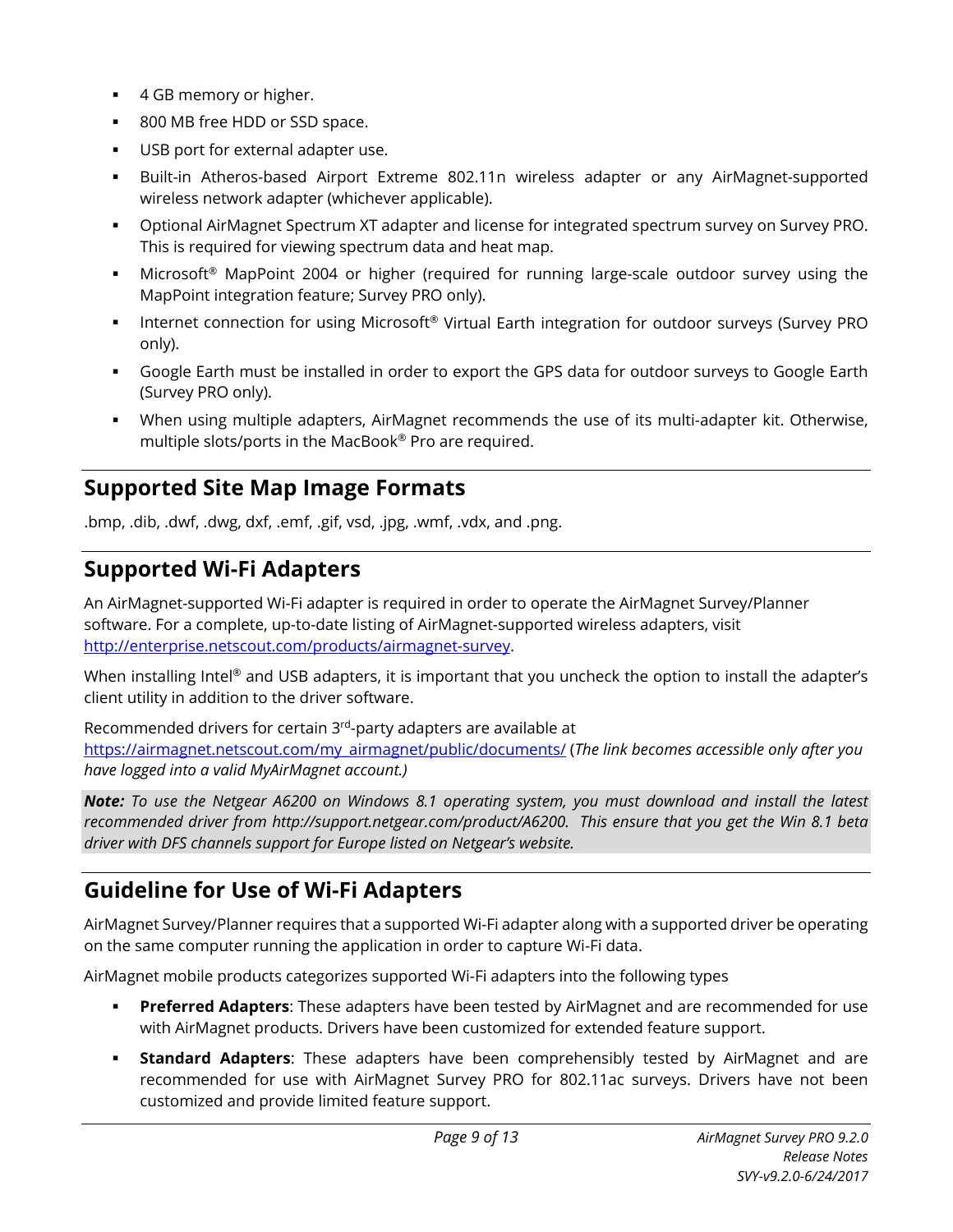# <span id="page-9-0"></span>**Limitations of Standard Network Adapters**

Standard network adapters are those that have been comprehensively tested by AirMagnet and are recommended for use with AirMagnet Survey PRO for 802.11ac WLAN surveys. However, because their drivers have not been customized, standard network adapters only provide limited feature support.

The Broadcom 3x3 802.11a/b/g/n/ac Network Adapter used in active/Iperf survey mode and the Netgear A6210, 802.11ac USB 3.0 Dual Band adapter use the manufacturer's standard driver. As such, they are designated as standard adapters. The following are noted limitations of standard adapters in AirMagnet Survey.

- No ability to scan specific channels: all channels are scanned. There is no Scan or 802.11 tab under the **File>Configure** menu.
- No noise or signal-to-noise ratio (SNR) measurements.
- Measured PHY data rates in the uplink and downlink directions are not separated. Only a single PHY data rate for the connection is reported.
- No packet retry and loss measurements on active and Iperf surveys.
- Iperf throughput performance may vary, depending on the model of the standard adapter in use.
- Limitations in the wireless channels that they scan: They may only be able to scan channels that are approved for wireless use in a specific country, and unable to scan channels assigned as Dynamic Frequency Selection (DFS) channels.
- Only one 802.11ac adapter can be used when utilizing multiple adapters. Refer to "Utilizing Multiple Adapters" in the *AirMagnet Survey User Guide*.
- There is no roaming control for active and Iperf surveys.
- Due to the inability to disable roaming on the adapter, only by SSID (not by AP) are available for active and Iperf surveys.

# <span id="page-9-1"></span>**Bug Fixes**

This section covers the defects that have been fixed in this release.

# **Survey Defect ID Description DE16655**  $\parallel$  "A digitally signed driver is required" message pop-up after installation

#### **Planner**

| Defect ID   Description |
|-------------------------|
|                         |

#### **Survey Mobile**

|                | Defect ID Description                     |
|----------------|-------------------------------------------|
| <b>DE16074</b> | Survey Mobile: crash when starting Survey |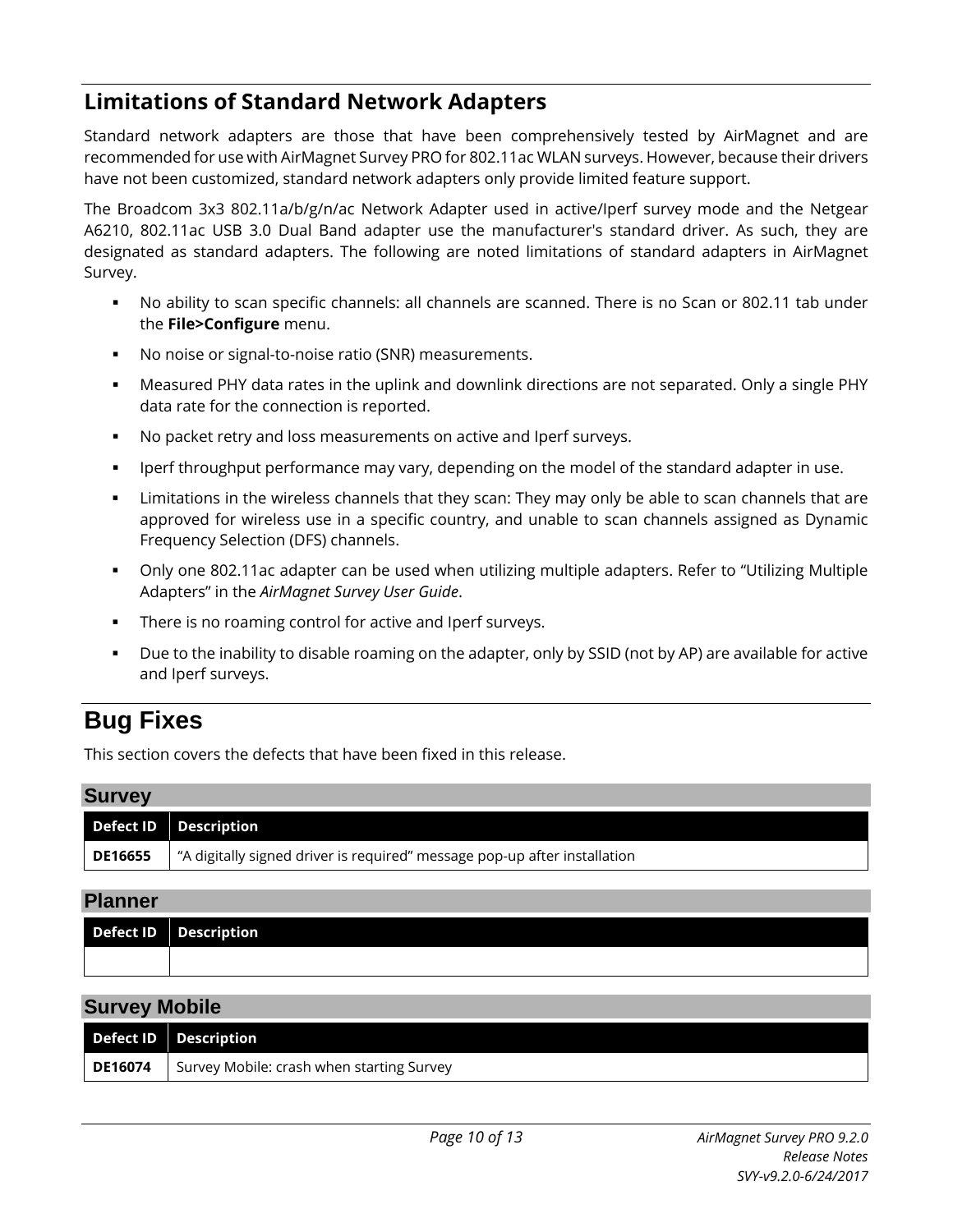## **Previous 9.x Releases**

| <b>Defect ID</b>                            | <b>Description</b>                                                                                                                                           |
|---------------------------------------------|--------------------------------------------------------------------------------------------------------------------------------------------------------------|
| <b>DE9339</b>                               | Spectrum Interferers go missing from the Display view Interferer Power heatmap after changing the RF<br>propagation radius.                                  |
| <b>DE9974</b>                               | The legend on the Reports page doesn't match the color bar adjustment options you select.                                                                    |
| DE10023                                     | Survey data collected with Calibration not tagged accordingly.                                                                                               |
| <b>DE10388</b>                              | Report AP count does not display correctly when the AP Grouping is enabled.                                                                                  |
| <b>DE14197</b>                              | AP-on-a-stick $\rightarrow$ During a data merge, AP alias name is overwritten.                                                                               |
| <b>DE14215</b>                              | When creating an AirWISE report, the application uses the filter selection from the AirWISE view which<br>may not match the filter shown in the Report view. |
| <b>DE14395</b>                              | Channel Interference is not shown correctly in AirWISE or Display with AP Grouping enabled                                                                   |
| DE14861                                     | In reports, occasionally first time running a report results in the wrong number of APs shown.                                                               |
| <b>DE14943</b>                              | A Different Max Signal is shown in filtered survey data than in the original merged source.                                                                  |
| <b>DE15102</b>                              | Channel interference is shown incorrectly for 20MHz channel APs in the 5GHz band.                                                                            |
| DE15213                                     | Cisco Location Service heatmap displays incorrectly in AirWISE.                                                                                              |
| DE15230                                     | The heatmap changes when enabling or disabling AP grouping.                                                                                                  |
| <b>DE15404</b>                              | Reporting misses AirWISE sections on first run.                                                                                                              |
| <b>DE15471</b>                              | Cannot perform Active / Iperf surveys to an SSID which contains the & (ampersand) character.                                                                 |
| <b>DE15824</b>                              | Checkbox for Select All 2.4GHz and 5GHz in the tree view does not show heat map when 5GHz selected.                                                          |
| <b>DE15809</b>                              | Reports cover sheet image cannot be changed in Portrait oriented reports.                                                                                    |
| <b>DE15822</b>                              | Crash when adding a floor plan to a Survey Project.                                                                                                          |
| DE15824                                     | Checkbox for Select All 2.4GHz and 5GHz in the tree view does not show heat map when 5GHz selected.                                                          |
| DE15891                                     | Crash when exporting a project for Survey PRO.                                                                                                               |
| DE15918,<br>DE15937                         | Digitally signed driver needed for secure operation on Windows 10 OS.                                                                                        |
| <b>DE15969</b>                              | In reports, total SSIDs in reports section of AP Detail Breakdown is not accurate.                                                                           |
| <b>DE16071</b>                              | Alias name not applied as expected for active surveys.                                                                                                       |
| DE16114,<br>DE16115,<br>DE16116,<br>DE16117 | Antenna correction for Aruba 225 & 325.                                                                                                                      |
| DE16123                                     | Placed AP icons are missing after merging (AP-on-a-Stick).                                                                                                   |
| DE16254                                     | AirWISE saved areas are not visible.                                                                                                                         |
| DE16312                                     | Crash during survey data collection in certain circumstances.                                                                                                |
| DE16467                                     | Newly created plans do not get saved unless you modify the plan.                                                                                             |
| DE16514                                     | Path is shifted and the incorrect size when viewing a project which was exported from Survey Mobile                                                          |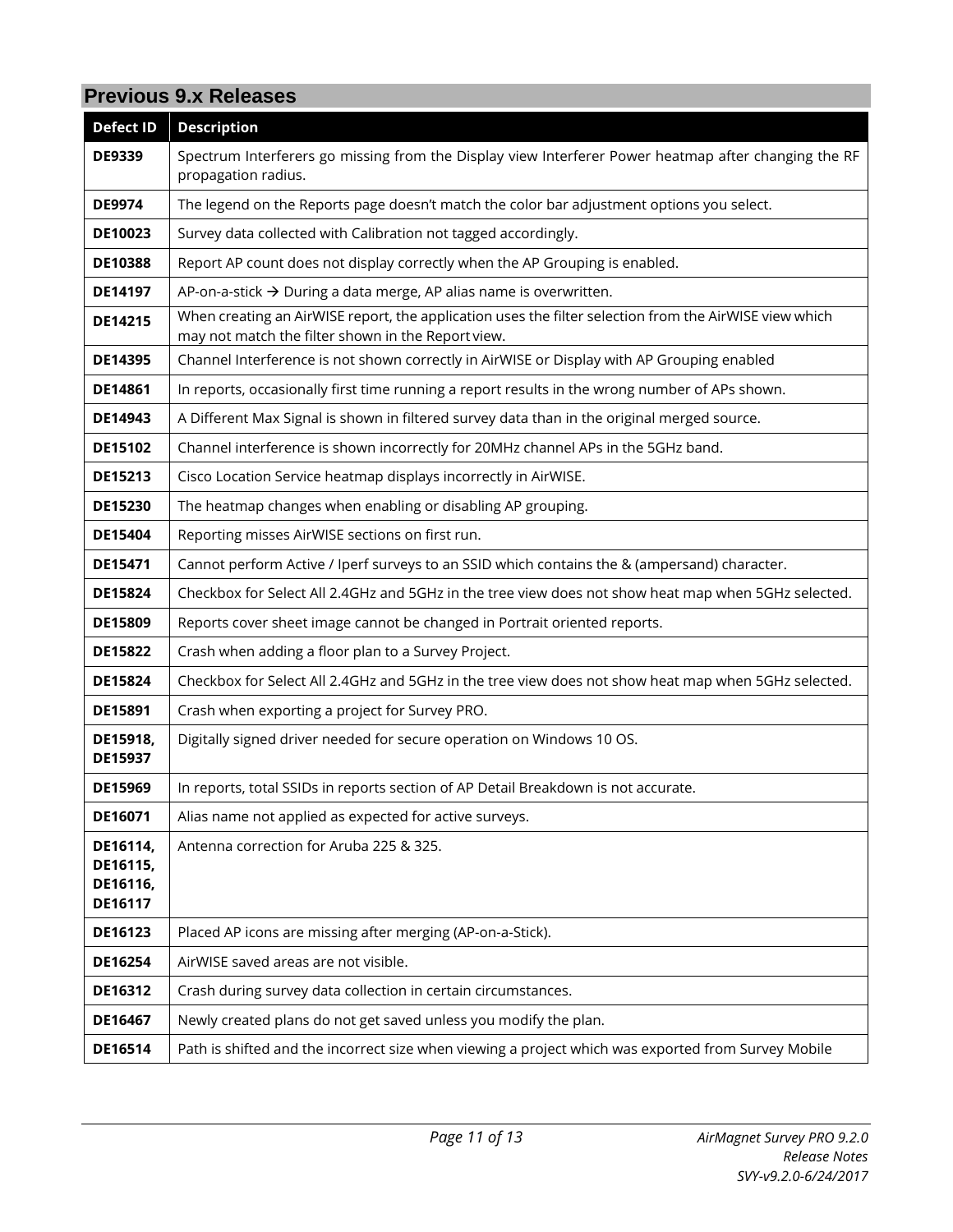# <span id="page-11-0"></span>**Known Issues**

This section documents the major known issues with this AirMagnet Survey 9.0.1/9.1 release.

| <b>Defect ID</b> | <b>Description</b>                                                                                                                                                                                                                                                                                                                              |
|------------------|-------------------------------------------------------------------------------------------------------------------------------------------------------------------------------------------------------------------------------------------------------------------------------------------------------------------------------------------------|
| <b>DE2262</b>    | For Cisco Prime Infrastructure AirMagnet planner export, a shift in the border rendering may occur.<br><b>Workaround:</b><br>After importing the project into Cisco Prime Infrastructure, select the building.<br>1.<br>Select the floor plan.<br>2.<br>Select "Map Editor".<br>3.<br>Maximize the browser.<br>4.<br>Select "Click here".<br>5. |
| <b>DE2990</b>    | Clicking Yes within Recalibrate prompt may not produce the recalibrate push pins. The workaround is to<br>try again using the measure tool.                                                                                                                                                                                                     |
| <b>DE2870</b>    | Simulated noise level is not saved to the simulation datafile.                                                                                                                                                                                                                                                                                  |
| <b>DE3040</b>    | When creating a Planner project, changes made to a multi-segment wall may not get saved when changing<br>the segments to another wall type.                                                                                                                                                                                                     |
| <b>DE3170</b>    | When using Multi Floor Planner with a floor plan in Visio image format, an incorrect walls/areas offset may<br>occur upon recalibration.                                                                                                                                                                                                        |
| <b>DE3390</b>    | When running the application on Windows 7 64-bit, the RF Spectrum Report may show all spectrum data<br>points, not just those selected to be included in the report.                                                                                                                                                                            |
| <b>DE3522</b>    | With a virtual survey loaded, AirWISE may indicate the throughput threshold option as "NA" when it should<br>be "Available".                                                                                                                                                                                                                    |
| <b>DE3623</b>    | When using Multi Floor Planner, the blue, purple, and green color legends under 2D floor view may become<br>blurry in an exported PDF building level report.                                                                                                                                                                                    |
| <b>DE3778</b>    | When using Multi Floor Planner, you may not be prompted to close and restart Multi Floor Planner after<br>making any changes to Display Performance, Sampling Density, or Data Processing.                                                                                                                                                      |
| <b>DE5540</b>    | 802.11ac spatial stream value changes that occurred during a survey are not reflected in the bubble help.                                                                                                                                                                                                                                       |
| <b>DE7098</b>    | With two plans created in Planner, the heatmap of one plan may be shown on the other after it is deleted.<br>Workaround: Click the Refresh button.                                                                                                                                                                                              |
| <b>DE7879</b>    | When using Multi Floor Planner with imported Visio images, some floors may be blackened out.                                                                                                                                                                                                                                                    |
| <b>DE9455</b>    | If you change the color legend scheme for Predictive PHY Data Rate, the scheme for other heatmaps may<br>also change.<br>Workaround: Navigate to another heatmap and then return.                                                                                                                                                               |
| <b>DE9623</b>    | If APs are deleted in the Throughput Simulator, you may see the pop-up message 'Please make sure each AP<br>is associated with at least one STA.' when selecting the Run option even though the AP is associated with a<br>station.<br>Workaround: Close and re-open the Throughput Simulator.                                                  |
| DE11479          | In Planner, positions of walls on a floor plan may shift if a project is opened on a computer configured with<br>Windows' Region and Language settings different than those on the computer on which the original project<br>was created.                                                                                                       |
| DE13513          | A Signal/Noise Ratio heatmap for a merged virtual survey and an actual survey may show SNR values for<br>areas only covered in the virtual survey. Virtual surveys do not include noise, and therefore should not have<br>SNR values.                                                                                                           |